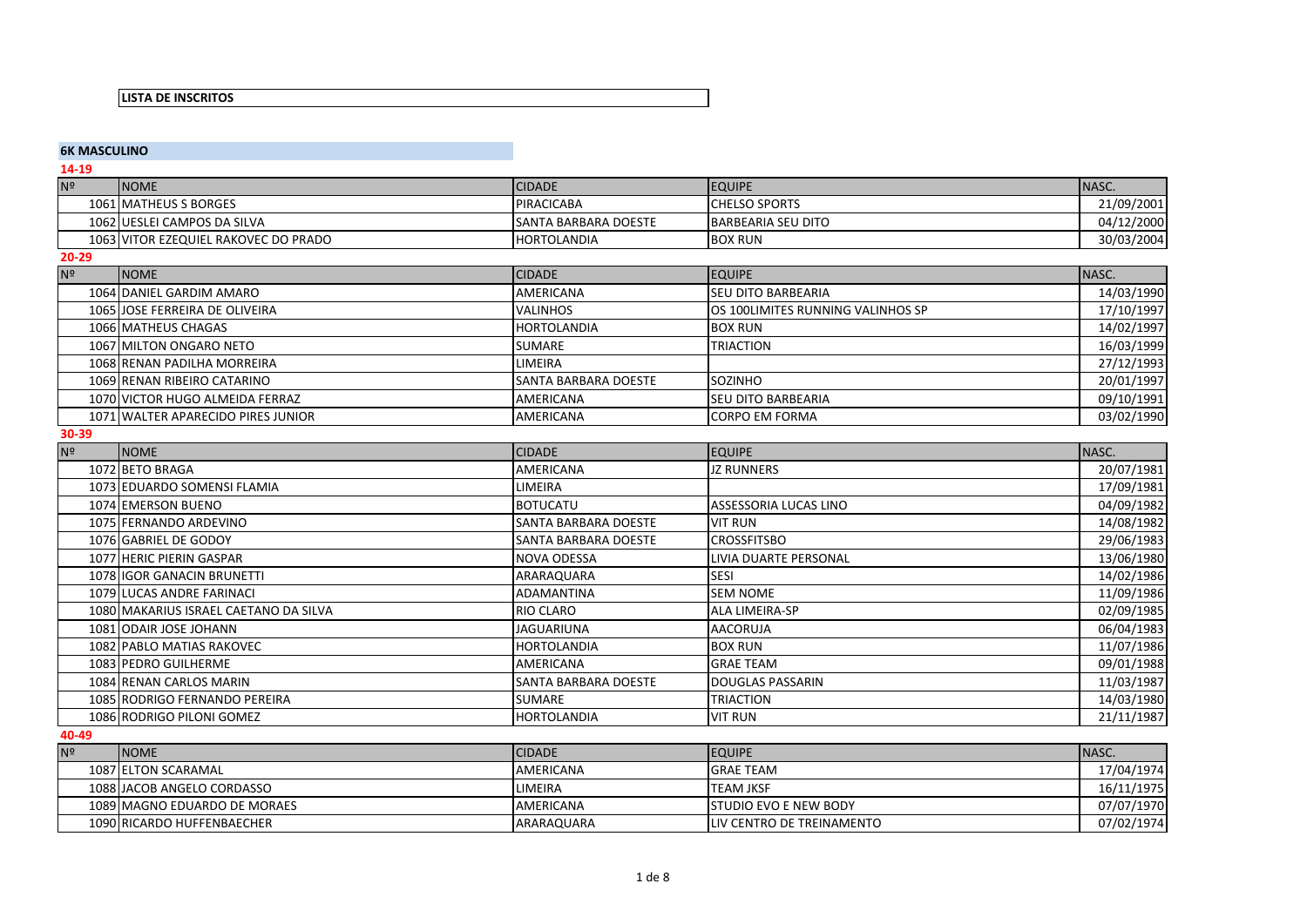|       | 1091 ROBINSON ALVES                   | SUMARE                | <b>CASAL CORREDOR</b>                  | 01/04/1972 |
|-------|---------------------------------------|-----------------------|----------------------------------------|------------|
|       | 1092 SANDRO CAETANO DE AGUIAR CAETANO | SUMARE                | <b>TRIACTION</b>                       | 27/12/1979 |
|       | 1093 VERA LUCIA VIEIRA                | AMERICANA             | <b>GRAE TEAM</b>                       | 18/12/1974 |
| 50-59 |                                       |                       |                                        |            |
| Nº    | <b>NOME</b>                           | <b>CIDADE</b>         | <b>EQUIPE</b>                          | NASC.      |
|       | 1094 AURELINO JOSE DOS SANTOS         | <b>INDAIATUBA</b>     | PACHELLI DESPACHANTE                   | 13/03/1966 |
|       | 1095 FRANCISCO ASSIS DO VALLE FILHO   | AMERICANA             | <b>GRAE TEAM</b>                       | 06/09/1962 |
|       | 1096 GILSON GONCALVES BATISTA         | SAO PEDRO             | BOMBEIROS EMA / SÃO PEDRO              | 04/06/1966 |
|       | 1097 JOSE GERALDO RODRIGUES           | AMERICANA             | ACADEMIA CORPO EM FORMA                | 01/01/1964 |
|       | 1098 RODOLFO PRELLWITZ                | AMERICANA             | <b>GRAE TEAM</b>                       | 26/01/1961 |
|       | 1099 VALDIR OLIVEIRA DA SILVA         | LIMEIRA               | AVULSO                                 | 15/05/1966 |
|       | 1100 WAGNER MIRA                      | AMERICANA             | <b>GRAE TEAM</b>                       | 23/07/1968 |
| 60-69 |                                       |                       |                                        |            |
| Nº    | <b>NOME</b>                           | <b>CIDADE</b>         | <b>EQUIPE</b>                          | NASC.      |
|       | 1101 DONIZETTI CIA                    | AMERICANA             | VERIDIANO                              | 19/09/1955 |
|       | 1102 EDMAR FERRACIOLLI                | <b>AMERICANA</b>      | <b>GRAE TEAM</b>                       | 17/10/1957 |
|       | 1103 HILTON APRIGIO                   | <b>HORTOLANDIA</b>    | <b>BOX RUN</b>                         | 15/01/1957 |
|       | 1104 ISILDO RODRIGUES                 | LIMEIRA               | <b>SEM EQUIPE</b>                      | 30/10/1954 |
|       | 1105 OSVALDO ANTONIO FERREIRA         | AMERICANA             | <b>GRAE TEAM</b>                       | 09/10/1952 |
|       | 1106 PAULO DE CARVALHO TEIXEIRA       | SAO JOAO DA BOA VISTA | RPF ACESSORIA DEPTO. ESPORTES SJBVISTA | 16/11/1951 |
| $70+$ |                                       |                       |                                        |            |
| Nº    | <b>NOME</b>                           | <b>CIDADE</b>         | <b>EQUIPE</b>                          | NASC.      |
|       |                                       |                       |                                        |            |

| N <sup>2</sup> | <b>NOME</b>                                         | <b>CIDADE</b>                   | <b>EQUIPE</b>  | <b>NASC</b>  |
|----------------|-----------------------------------------------------|---------------------------------|----------------|--------------|
| <b>1107</b>    | <b>DOS ANJOS</b><br>:RNANDES<br>.<br>''INIELUUIADEJ | - JULA BARBARA DOFETT<br>ISANT. | <b>VIT RUN</b> | 1945<br>370. |
|                |                                                     |                                 |                |              |

# **6K FEMININO**

| 14-19          |                                        |                    |                        |            |  |  |
|----------------|----------------------------------------|--------------------|------------------------|------------|--|--|
| N <sup>2</sup> | <b>NOME</b>                            | <b>CIDADE</b>      | <b>EQUIPE</b>          | INASC.     |  |  |
|                | 1001 LUANA STEPHANY PORTEL DOS SANTOS  | <b>SUMARE</b>      | <b>TRIATHLON</b>       | 01/12/2003 |  |  |
| 20-29          |                                        |                    |                        |            |  |  |
| N <sup>2</sup> | <b>NOME</b>                            | <b>CIDADE</b>      | <b>EQUIPE</b>          | INASC.     |  |  |
|                | 1002 ALINE DA SILVEIRA                 | <b>AMERICANA</b>   | <b>JZ RUNNERS</b>      | 14/08/1999 |  |  |
|                | 1003 JENNIFER CRISTINA BRANCO DE SOUZA | <b>HORTOLANDIA</b> | <b>NAO TENHO</b>       | 11/01/1995 |  |  |
|                | 1004 MANUELLE FURONI                   | PIRACICABA         | <b>AS PIPOCAS</b>      | 14/08/1991 |  |  |
|                | 1005 THALITA GOMES ARAUJO              | <b>HORTOLANDIA</b> | <b>BOX RUN</b>         | 23/09/1997 |  |  |
|                | 1006 THAMIRIS OLIVEIRA ACORINTHE       | <b>AMERICANA</b>   | <b>GRAE TEAM</b>       | 04/03/1991 |  |  |
| 30-39          |                                        |                    |                        |            |  |  |
| N <sup>2</sup> | <b>NOME</b>                            | <b>CIDADE</b>      | <b>EQUIPE</b>          | INASC.     |  |  |
|                | 1007 ALINE DARIO                       | <b>CHARQUEADA</b>  | FLORIDIANA TÊNIS CLUBE | 15/05/1985 |  |  |

| $\mathbf{u}$ | $\overline{\phantom{a}}$      | IUIDADL           | <b>ILQUIFL</b>                 | 11983C.    |
|--------------|-------------------------------|-------------------|--------------------------------|------------|
|              | 1007 ALINE DARIO              | <b>CHARQUEADA</b> | <b>IFLORIDIANA TÊNIS CLUBE</b> | 15/05/1985 |
|              | 1008 ANA CASTRO               | <b>SALTO</b>      | INÃO TENHO                     | 05/05/1987 |
|              | 1009 BEATRIZ PONS             | <b>ARARAQUARA</b> | LIV CENTRO DE TREINAMENTO      | 25/08/1989 |
|              | 1010 CAIMLA MARIN             | AMERICANA         | <b>IGRAE TEAM</b>              | 28/03/1980 |
|              | 1011 DAIANE ANDRESSA CARNEIRO | <b>BROTAS</b>     | ACADEMIA QUALIDADE E VIDA      | 30/11/1989 |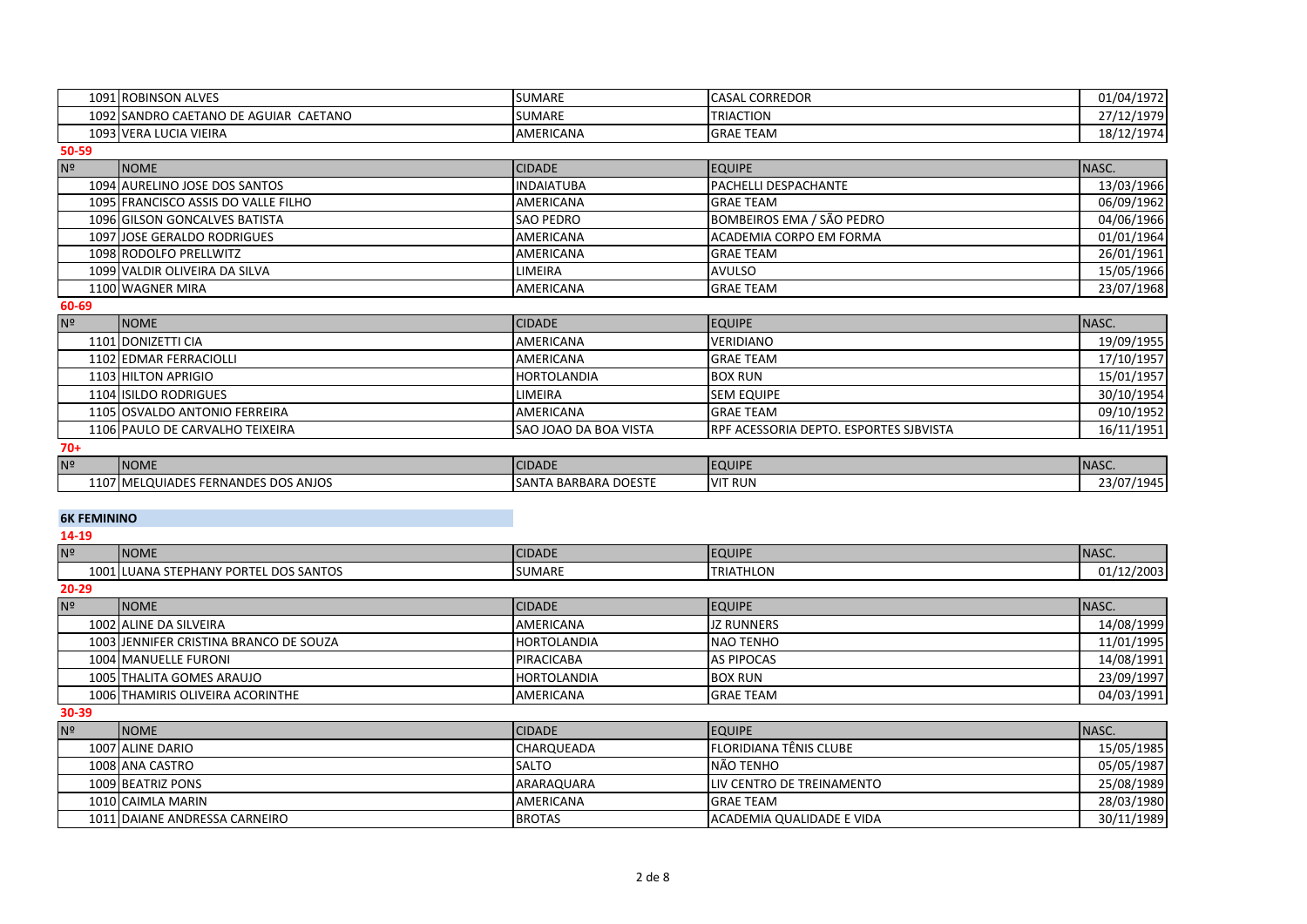|                | 1012 DAMIANA BEZERRA DA SILVA LACERDA    | PIRACICABA            | <b>AS PIPOCAS</b>              | 05/01/1984 |
|----------------|------------------------------------------|-----------------------|--------------------------------|------------|
|                | 1013 DANIELA NUNES DE MORAES             | <b>SAO ROQUE</b>      | <b>BORA CORRER LIRA</b>        | 25/09/1981 |
|                | 1014 DEUZIANE OLIVEIRA MENDES REPACHE    | AMERICANA             | <b>GRAE TEAM</b>               | 03/05/1987 |
|                | 1015 EMANUELA CURTOLO DIAS TESCHE        | PIRACICABA            | <b>AS PIPOCAS</b>              | 05/06/1981 |
|                | 1016 GABRIELA PORTO                      | <b>ARTUR NOGUEIRA</b> | NENHUMA                        | 21/07/1989 |
|                | 1017 GEISE MARIA DA SILVA DE SOUZA       | AMERICANA             | S2 ASSESSORIA ESPORTIVA        | 27/03/1984 |
|                | 1018 JOSIANE SCARAMAL                    | AMERICANA             | <b>GRAE TEAM</b>               | 16/12/1983 |
|                | 1019 JOSIANE VILHENA DA SILVA            | <b>HORTOLANDIA</b>    | <b>VIT RUN</b>                 | 08/03/1986 |
|                | 1020 JULIANA FERNANDES                   | SANTA BARBARA DOESTE  |                                | 05/10/1984 |
|                | 1021 KELLY CRISTINA RIBEIRO              | AMERICANA             | KORRA+                         | 14/10/1983 |
|                | 1022 MARCIELI MARQUES                    | AMERICANA             | TWIST DANÇA                    | 18/07/1988 |
|                | 1023 MELISSA NOVELINI                    | ARARAQUARA            | <b>SESI</b>                    | 20/05/1980 |
|                | 1024 MIRIAM REGINA CANESIN               | <b>CAMPINAS</b>       | <b>F2 ASSESSORIA ESPORTIVA</b> | 21/01/1986 |
|                | 1025 PATRICIA AROZIO                     | AMERICANA             | <b>AVULSO</b>                  | 24/04/1985 |
|                | 1026 PAULA PAVAN DA SILVA                | AMERICANA             | <b>JZ RUNNERS</b>              | 20/09/1985 |
|                | 1027 REBECA BORIM                        | <b>SUMARE</b>         | <b>TRIACTION</b>               | 04/05/1989 |
|                | 1028 VANESSA COLOSSAL MARINHO DOS SANTOS | <b>MONTE MOR</b>      | <b>BOX RUN</b>                 | 16/02/1989 |
| 40-49          |                                          |                       |                                |            |
| Nº             | <b>NOME</b>                              | <b>CIDADE</b>         | <b>EQUIPE</b>                  | NASC.      |
|                | 1029 ALESSANDRA ROBERTA VICARI PEREIRA   | <b>SUMARE</b>         | <b>TRIACTION</b>               | 14/12/1975 |
|                | 1030 BARBARA FORCHEZATTO                 | <b>CAMPINAS</b>       | F <sub>2</sub>                 | 31/08/1979 |
|                | 1031 CILENE APARECIDA OLIVATTO PALACIO   | <b>INDAIATUBA</b>     | <b>CILENE RUN</b>              | 12/01/1971 |
|                | 1032 CRISTIANE BERNUCI                   | SANTA BARBARA DOESTE  | <b>GRAE TEAM</b>               | 19/02/1974 |
|                | 1033 CRISTINA TORRES                     | AMERICANA             | <b>GRAE TEAM</b>               | 27/12/1978 |
|                | 1034 EDILMA SCOMPARIM                    | ADAMANTINA            | LIVIA PEESONAL                 | 18/11/1978 |
|                | 1035 ELISANGELA MENUZZO                  | <b>SUMARE</b>         | <b>TRIACTION</b>               | 22/11/1973 |
|                | 1036 FABIANE FAVARELLI NAVEGA            | PIRACICABA            | <b>NAVEGA</b>                  | 04/05/1977 |
|                | 1037 FERNANDA DE OLIVEIRA                | <b>BROTAS</b>         | FOÇEGO 10 BROTAS               | 14/09/1972 |
|                | 1038 GISLAINE CRISTINA CAETANO           | <b>JAGUARIUNA</b>     | AACORUJA                       | 15/01/1974 |
|                | 1039 GREZIELA RIOS                       | <b>ARTUR NOGUEIRA</b> | <b>AVULSO</b>                  | 04/10/1979 |
|                | 1040 ISIS ZOREL                          | AMERICANA             | <b>TRIACTION</b>               | 07/08/1979 |
|                | 1041 LEILA S.M. BORGES                   | PIRACICABA            | <b>BUILDFIT</b>                | 19/02/1974 |
|                | 1042 LUCILENE DA SILVA                   | <b>CAMPINAS</b>       | Ñ                              | 10/03/1977 |
|                | 1043 MILENA ESTEVO DE CAMARGO            | ARARAQUARA            | LIV CENTRO DE TREINAMENTO      | 01/02/1971 |
|                | 1044 PATRICIA PEQUILA                    | AMERICANA             | PENELOPES QUE CORREM           | 12/10/1979 |
|                | 1045 PRICILLA HUFFENBAECHER              | ARARAQUARA            | LIV CENTRO DE TREINAMENTO      | 25/07/1978 |
|                | 1046 TATIANA KETIS                       | AMERICANA             | <b>LIVIA DUARTE</b>            | 25/02/1975 |
|                | 1047 VERA LUCIA DA SILVA                 | <b>SAO CARLOS</b>     | <b>MAIS</b>                    | 25/01/1973 |
| 50-59          |                                          |                       |                                |            |
| N <sup>2</sup> | <b>NOME</b>                              | <b>CIDADE</b>         | <b>EQUIPE</b>                  | NASC.      |
|                | 1048 DEUSENITA SANTOS                    | <b>BROTAS</b>         | FÔLEGO 10                      | 14/05/1966 |
|                | 1049 ELIANA FAVARELLI                    | <b>AMERICANA</b>      | <b>TWIST DANCA</b>             | 18/07/1962 |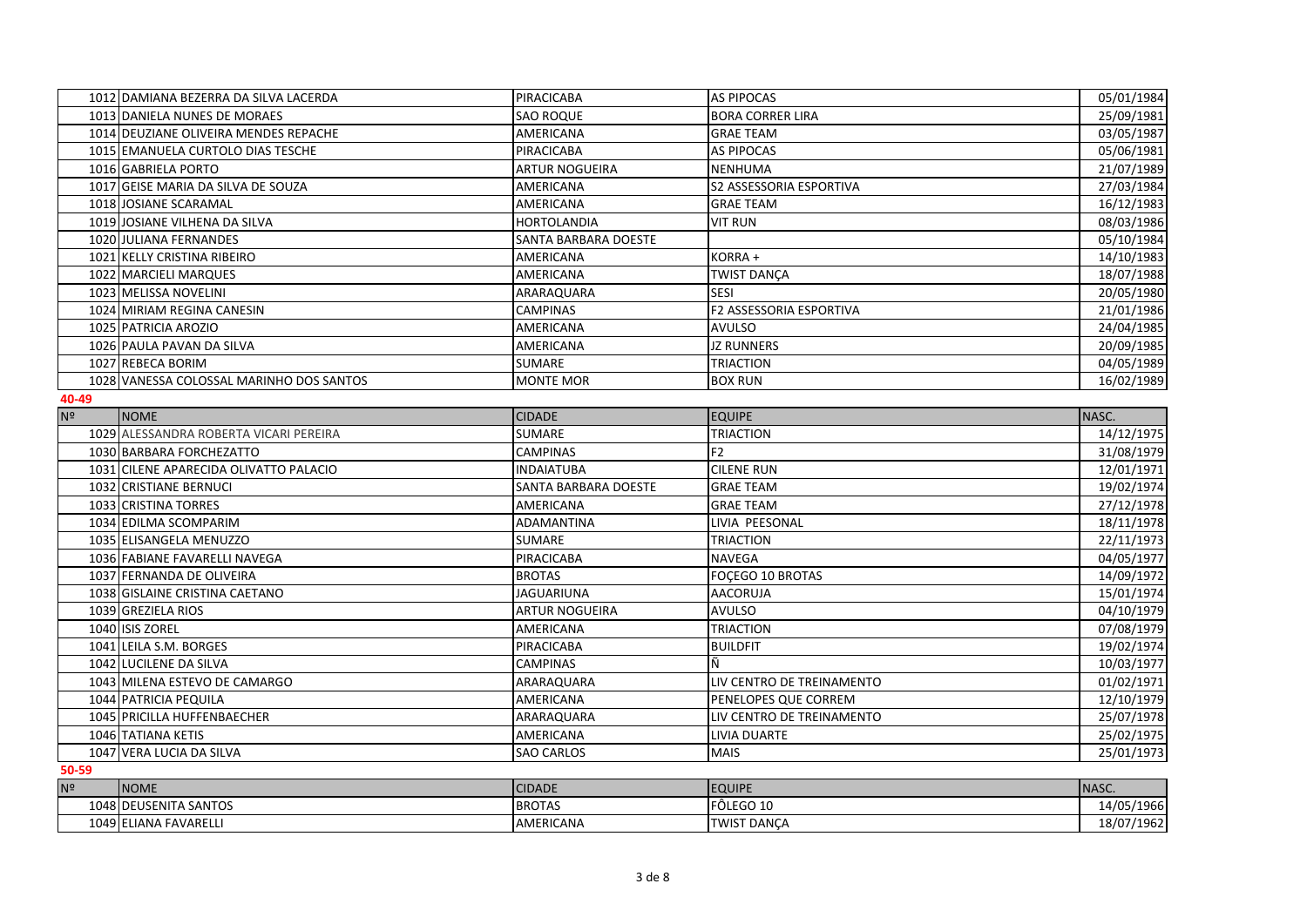|                | 1050 JUCELIA FERREIRA                               | <b>SUMARE</b>      | <b>TRIACTION</b>       | 08/02/1968 |  |  |
|----------------|-----------------------------------------------------|--------------------|------------------------|------------|--|--|
|                | 1051 MARIA JOSÉ GÓES                                | <b>AMERICANA</b>   | <b>GRAE TEAM</b>       | 28/10/1963 |  |  |
|                | 1052 MARIA LEONICE CRESPON APRIGIO                  | <b>HORTOLANDIA</b> | <b>BOX RUN</b>         | 15/04/1960 |  |  |
|                | 1053 SILVIA DE OLIVEIRA BOSQUET                     | <b>AMERICANA</b>   | <b>GRAE TEAM</b>       | 03/12/1965 |  |  |
| 60-69          |                                                     |                    |                        |            |  |  |
| Nº             | <b>NOME</b>                                         | <b>CIDADE</b>      | <b>EQUIPE</b>          | INASC.     |  |  |
|                | 1054 CORDELIA SILVANA RECCHIA                       | <b>AMERICANA</b>   | <b>GRAE TEAM</b>       | 14/07/1959 |  |  |
|                | 1055 EDNA CLARINDO                                  | <b>AMERICANA</b>   | <b>TRIACTION</b>       | 21/04/1956 |  |  |
|                | 1056 ELOIZA CAETANO                                 | <b>AMERICANA</b>   | <b>TRIACTION</b>       | 16/05/1958 |  |  |
|                | 1057 JUNILDE AQUINO                                 | <b>SUMARE</b>      | <b>ITRIACTION TEAM</b> | 25/04/1958 |  |  |
|                | 1058 NEUSA MARIA PEREIRA SENE GALDENCIO DE OLIVEIRA | <b>CAMPINAS</b>    | <b>CUCA CAMPINAS</b>   | 31/08/1957 |  |  |
|                | 1059 RITA RODRIGUES RANGEL                          | <b>CAMPINAS</b>    | AVULSO                 | 01/05/1959 |  |  |
| $70+$          |                                                     |                    |                        |            |  |  |
| N <sup>2</sup> | <b>INOME</b>                                        | <b>CIDADE</b>      | <b>EQUIPE</b>          | INASC.     |  |  |
|                | 1060 INOI CAPRONI DE OLIVEIRA                       | <b>CAMPINAS</b>    | <b>SESC</b>            | 01/01/1946 |  |  |

#### **14K MASCULINO**

| 18-29          |                                       |                  |                        |            |  |
|----------------|---------------------------------------|------------------|------------------------|------------|--|
| Nº             | <b>NOME</b>                           | <b>CIDADE</b>    | <b>EQUIPE</b>          | NASC.      |  |
|                | 1228 EDER NOEME DIAS SANTOS           | <b>SAO PAULO</b> | <b>AVULSO</b>          | 21/07/1991 |  |
|                | 1229 GUILHERME NOGUEIRA DA SILVA      | <b>SAO PEDRO</b> | <b>AVULSO</b>          | 15/10/1995 |  |
|                | 1230 LUCAS APARECIDO PASSANI          | <b>AMERICANA</b> | <b>JZ RUNNERS</b>      | 15/05/1992 |  |
|                | 1231 VITOR LAZZARI LEVADA             | <b>BROTAS</b>    | <b>BROTAS</b>          | 03/01/1995 |  |
|                | 1232 WESLEY FERNANDO SMANIOTTO        | <b>SUMARE</b>    | <b>NAO TENHO</b>       | 08/01/1991 |  |
| 30-39          |                                       |                  |                        |            |  |
| N <sup>2</sup> | <b>NOME</b>                           | <b>CIDADE</b>    | <b>EQUIPE</b>          | NASC.      |  |
|                | 1233 ARI FERNANDO BORSETTI JUNIOR     | <b>SUMARE</b>    | <b>TRIACTION</b>       | 22/09/1985 |  |
|                | 1234 BERONI ALVES PRIMO               | <b>CAMPINAS</b>  | <b>INDIVIDUAL</b>      | 16/01/1981 |  |
|                | 1235 CARLOS ALBERTO DOS SANTOS        | <b>AMERICANA</b> | <b>JZ RUNNERS</b>      | 23/04/1981 |  |
|                | 1236 DAVI GUSTAVO PESSOA DE AZEVEDO   | ARARAQUARA       | <b>INDIVIDUAL</b>      | 11/12/1980 |  |
|                | 1237 DENIS FERNANDO BONINI            | <b>SUMARE</b>    | <b>TRIACTION</b>       | 08/12/1985 |  |
|                | 1238 LEANDRO JOSE PADILHA DE SIQUEIRA | <b>SUMARE</b>    | 100% AMIGOS            | 29/12/1983 |  |
|                | 1239 PAULO CESAR TAVELLA NAVEGA       | PIRACICABA       | <b>NAVEGA</b>          | 19/02/1982 |  |
|                | 1240 RAFAEL RODRIGUES                 | AMERICANA        | <b>GRAE TEAM</b>       | 02/05/1985 |  |
|                | 1241 REINALDO DOS SANTOS SCARRELLA    | AMERICANA        | <b>GRAE TEAM</b>       | 06/01/1987 |  |
|                | 1242 RENATO GALOCIO                   | <b>AMERICANA</b> | <b>GRAE TEAM</b>       | 16/01/1985 |  |
|                | 1243 TIAGO SIMON DE AZEVEDO           | <b>AMERICANA</b> | CORRER CANSA SOFÁ MATA | 20/09/1987 |  |
| 40-49          |                                       |                  |                        |            |  |
| Nº             | <b>NOME</b>                           | <b>CIDADE</b>    | <b>EQUIPE</b>          | NASC.      |  |
|                | 1244 ALEXANDER ANTONIO BENEDICTO      | RIBEIRAO PRETO   | LIV                    | 30/12/1974 |  |
|                | 1245 ANDRE LUIZ GUMIERO               | <b>CAMPINAS</b>  | OXY                    | 14/02/1976 |  |
|                | 1246 DURVAL DA SILVA                  | <b>AMERICANA</b> | <b>GRAE TEAM</b>       | 29/03/1971 |  |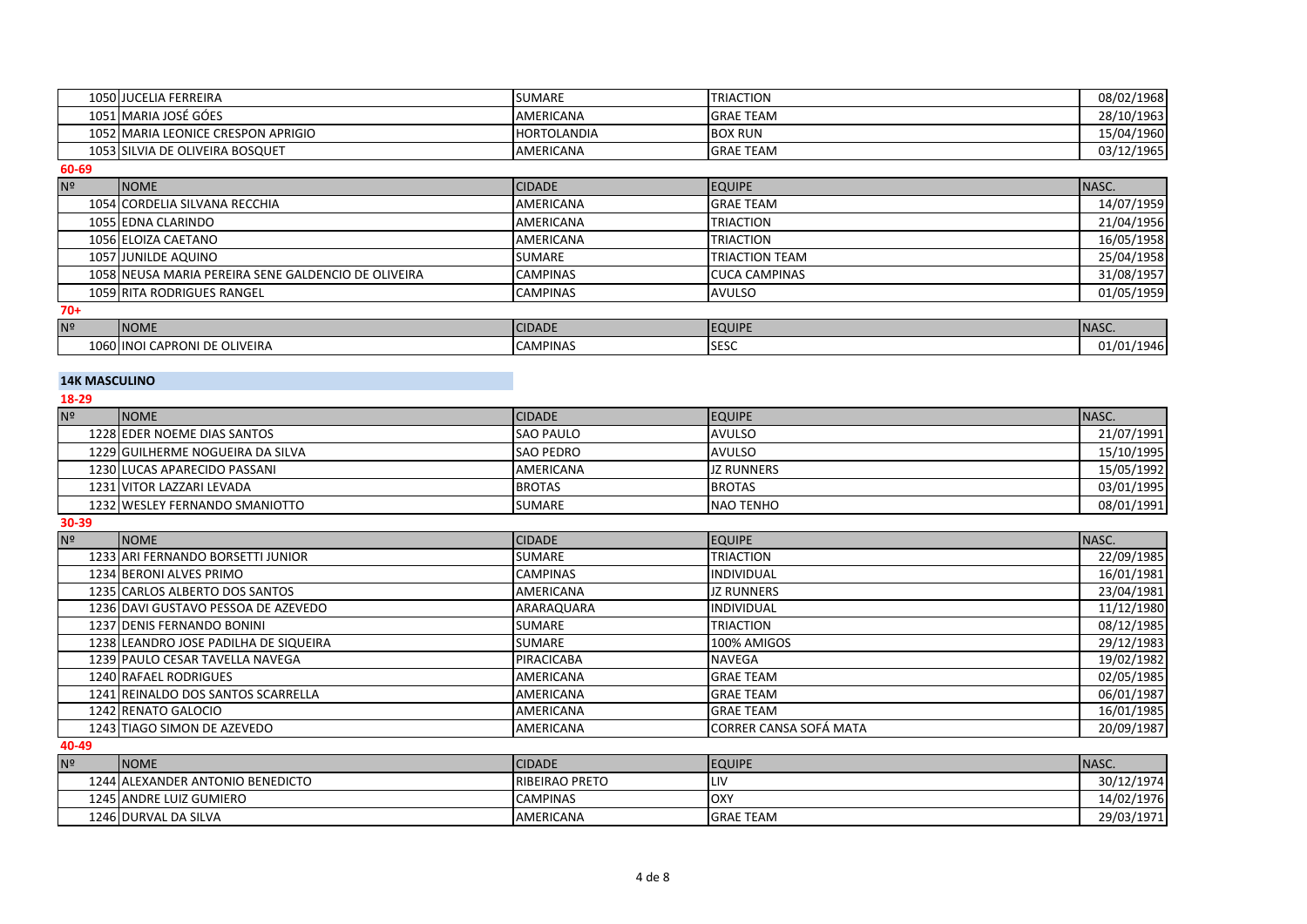|                | 1247 EDUARDO BIANCHI             | ARARAQUARA            | LIV CENTRO DE TREINAMENTO              | 20/04/1978 |
|----------------|----------------------------------|-----------------------|----------------------------------------|------------|
|                | 1248 FRED ALVES                  | AMERICANA             | TRIACTION                              | 30/03/1976 |
|                | 1249 HEBER HERNANDES             | AMERICANA             | <b>GRAE TEAM</b>                       | 26/03/1974 |
|                | 1250 LEANDRO RIBEIRO RUVIERE     | <b>AMERICANA</b>      | <b>INA</b>                             | 15/02/1976 |
|                | 1251 MARCOS ALVES                | <b>AMERICANA</b>      | <b>TRIACTION</b>                       | 23/02/1971 |
|                | 1252 MARCOS SERRA                | <b>SAO CARLOS</b>     | JEFERSONTEIXEIRARUNTEAM/CORRESÃOCARLOS | 02/09/1976 |
|                | 1253 PAULO ROGÉRIO CARDOSO       | <b>SUMARE</b>         | TRIACTION                              | 05/06/1975 |
|                | 1254 RODRIGO JOSE RIOS MOREIRA   | <b>SUMARE</b>         | <b>S2 ASSESSORIA ESPORTIVA</b>         | 19/03/1979 |
|                | 1255 WILLIAN RUBIAN MORAIS DEARO | SAO JOAO DA BOA VISTA | <b>RPF/DEPTOSJBV</b>                   | 17/12/1976 |
| 50-59          |                                  |                       |                                        |            |
| N <sup>2</sup> | <b>INOME</b>                     | <b>CIDADE</b>         | <b>EQUIPE</b>                          | NASC.      |
|                | 1256 GERVACI RODRIGUES FILHO     | SAO JOAO DA BOA VISTA | <b>RPF/DEPTO SJBV</b>                  | 21/08/1965 |
|                | 1257 LUIS ANTONIO MACEDO         | <b>CAMPINAS</b>       | <b>MEDLEY</b>                          | 03/06/1966 |
|                | 1258 MARCEL FRANCISCO DA SILVA   | LIMEIRA               | <b>IRON RIDERS</b>                     | 08/05/1962 |
|                | 1259 MAURO APARECIDO PERNA       | SANTA BARBARA DOESTE  | NÃO POSSUO                             | 23/02/1966 |
|                | 1260 MAURO NOBERTO DOS SANTOS    | <b>AMERICANA</b>      | <b>GRAE TEAM</b>                       | 12/03/1963 |
| 60-69          |                                  |                       |                                        |            |

| N <sup>2</sup> | <b>INOME</b>              | <b>CIDADE</b>    | <b>EQUIPE</b>       | INASC.     |
|----------------|---------------------------|------------------|---------------------|------------|
|                | 1261 EDSON SARRA          | AMERICANA        | <b>TOP TRAINING</b> | 01/08/1958 |
|                | 1262 JOSÉ ROBERTO RIGOTTI | <b>AMERICANA</b> | <b>GRAE TEAM</b>    | 17/08/1956 |

### **70+**

| INº                   | <b>NOME</b>                 | <b>CIDADE</b>   | <b>EQUIPE</b>     | INASC.     |
|-----------------------|-----------------------------|-----------------|-------------------|------------|
|                       | 1263 ANDRIGO ANTONIO CARLOS | <b>CAMPINAS</b> | ۱A΄               | 14/06/1948 |
| $\sim$<br><b>1264</b> | <b>MICHELIN JAIR</b>        | <b>SUMARE</b>   | <b>ITRIACTION</b> | 21/03/1943 |

### **14K FEMININO**

#### **18-29**

| N <sup>o</sup> | <b>NOME</b>                              | <b>ICIDADE</b>    | <b>EQUIPE</b>                  | <b>INASC.</b> |
|----------------|------------------------------------------|-------------------|--------------------------------|---------------|
|                | 1201 ANA PAULA DE OLIVEIRA RISANTE       | <b>BROTAS</b>     | IACADEMIA QUALIDADE E VIDA     | 12/05/1990    |
|                | 1202 FRANCIELA RODRIGUES                 | AMERICANA         | <b>IGRAE TEAM</b>              | 31/07/1993    |
|                | 1203 ISABEL CRISTINA SBORS               | <b>CHARQUEADA</b> | <b>IFLORIDIANA TÊNIS CLUBE</b> | 30/03/1990    |
|                | 1204 MARIELE PEREIRA DE OLIVEIRA FEITOSA | <b>IITU</b>       | <b>BEST RUN</b>                | 28/07/1990    |

**30-39**

| N <sup>2</sup> | <b>INOME</b>                            | <b>CIDADE</b>  | <b>EQUIPE</b>             | INASC.     |
|----------------|-----------------------------------------|----------------|---------------------------|------------|
|                | 1205 CAMILA RODRIGUES FERRI             | ARARAQUARA     | LIV CENTRO DE TREINAMENTO | 09/06/1988 |
|                | 1206 CAROLINA BODEMEIER                 | AMERICANA      | <b>ITRIACTION</b>         | 06/02/1986 |
|                | 1207 CAROLINA FERMINO DE SOUZA          | PAULINIA       | <b>CHEETARAS RUNNERS</b>  | 22/09/1986 |
|                | 1208 JULIANA DE ALMEIDA SCHER           | <b>CONCHAL</b> | <b>ALMEIDA</b>            | 13/03/1984 |
|                | 1209 LUANA SILVIA FAVERO COMETTI MENDES | <b>SUMARE</b>  | <b>VIDA</b>               | 02/09/1984 |
|                | 1210 MARCELA ONOFRE SOARES              | ARARAQUARA     | LIV CENTRO DE TREINAMENTO | 10/05/1980 |
|                | 1211 MARIA DA NATIVIDADE RUAS           | ARARAQUARA     | LIV CENTRO DE TREINAMENTO | 26/08/1985 |
|                | 1212 PAULA MARIA MARTINS DUARTE         | AMERICANA      | <b>GRAE TEAM</b>          | 10/03/1985 |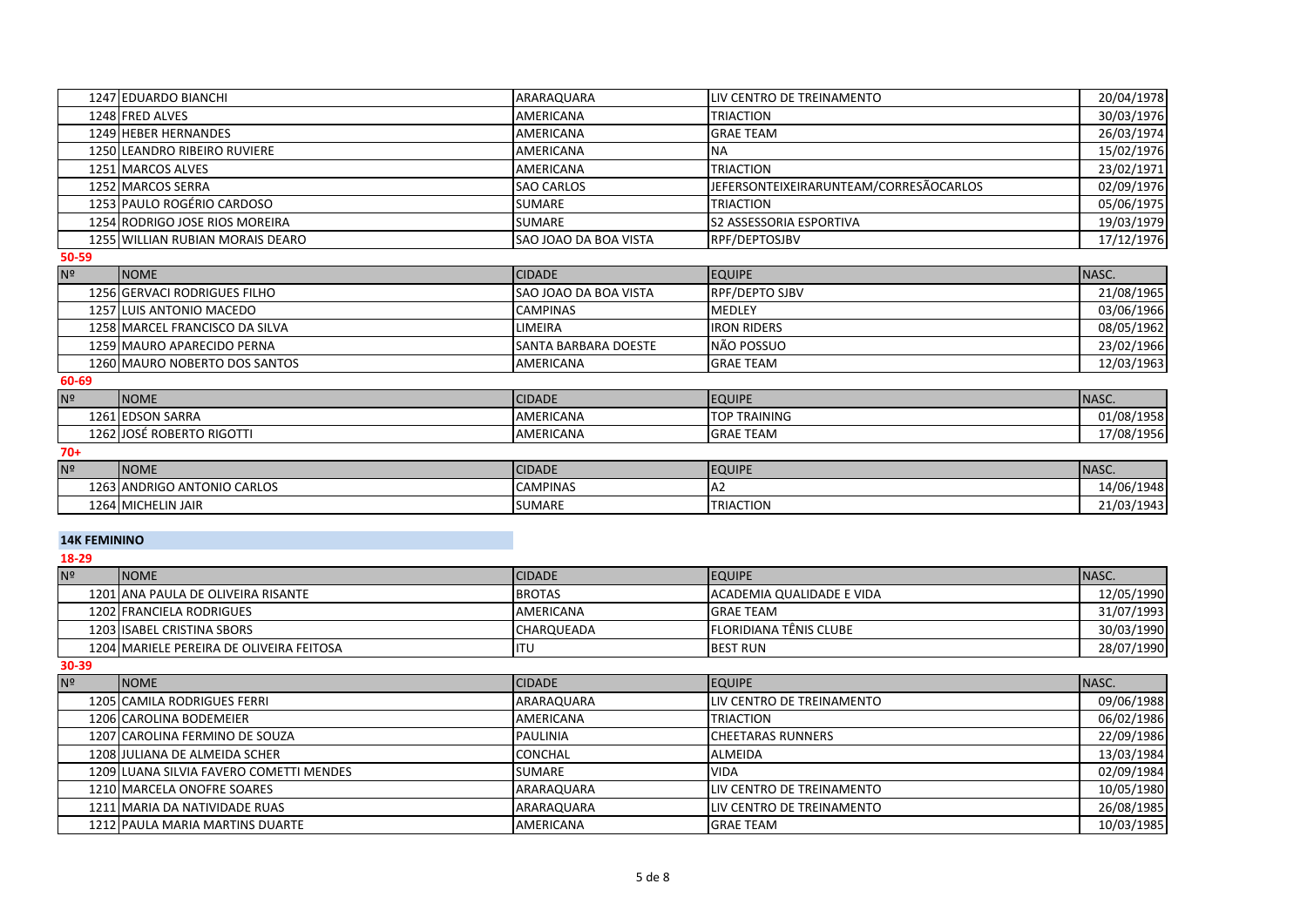|                | 1213 RAFAELA DIAS PEREIRA DE MORAES    | <b>ARARAS</b>         | <b>AAA RUNNERS</b>        | 17/09/1985 |  |  |
|----------------|----------------------------------------|-----------------------|---------------------------|------------|--|--|
|                | 1214 TASSIA BIANCA OLIVEIRA            | <b>RIO CLARO</b>      |                           | 15/11/1988 |  |  |
|                | 1215 TATIANE CANALI                    | AMERICANA             | <b>GRAE TEAM</b>          | 11/08/1989 |  |  |
|                | 1216 VALI DURLO                        | <b>AMERICANA</b>      | <b>GRAE TEAM</b>          | 02/02/1987 |  |  |
| 40-49          |                                        |                       |                           |            |  |  |
| N <sup>o</sup> | <b>NOME</b>                            | <b>CIDADE</b>         | <b>EQUIPE</b>             | NASC.      |  |  |
|                | 1217 ALESSANDRA PAIVA                  | AMERICANA             | <b>GRAE TEAM</b>          | 19/12/1976 |  |  |
|                | 1218 EVANETE MORAES                    | <b>AMERICANA</b>      | <b>TRIACTION</b>          | 09/05/1974 |  |  |
|                | 1219 PATRÍCIA DE SOUSA RODRIGUES       | ARARAQUARA            | LIV CENTRO DE TREINAMENTO | 25/07/1978 |  |  |
|                | 1220 PRISCILA VELOSO MARQUES DEARO     | SAO JOAO DA BOA VISTA | <b>RPF/DEPTO SJBV</b>     | 07/06/1978 |  |  |
|                | 1221 TANIA CORREIA                     | AMERICANA             | <b>GRAE TEAM</b>          | 21/11/1973 |  |  |
|                | 1222 TANIA CRISTINA SERAPHIN           | <b>AMERICANA</b>      | <b>GRAE TEAM</b>          | 21/12/1977 |  |  |
| 50-59          |                                        |                       |                           |            |  |  |
| N <sup>o</sup> | <b>NOME</b>                            | <b>CIDADE</b>         | <b>EQUIPE</b>             | NASC.      |  |  |
|                | 1223 ANA SILVIA ZUCCA                  | AMERICANA             | <b>GRAE TEAM</b>          | 13/07/1967 |  |  |
|                | 1224 CLAUDIA SBORS                     | <b>RIO CLARO</b>      | FLORIDIANA TÊNIS CLUBE    | 24/05/1965 |  |  |
|                | 1225 EDNA OKASAKI                      | AMERICANA             | <b>GRAE TEAM</b>          | 18/05/1963 |  |  |
|                | 1226 MARCIA REGINA MACHADO             | AMERICANA             | <b>GRAE TEAM</b>          | 16/09/1964 |  |  |
| 60-69          |                                        |                       |                           |            |  |  |
| N <sup>o</sup> | <b>NOME</b>                            | <b>CIDADE</b>         | <b>EQUIPE</b>             | NASC.      |  |  |
|                | 1227 AURORA BORGES DE ANDRADE CARNEIRO | AMERICANA             | <b>GRAE TEAM</b>          | 22/09/1955 |  |  |

## **30K MASCULINO**

# **18-29**

| N <sup>2</sup> | <b>INOME</b>              | <b>CIDADE</b>    | <b>IEQUIPE</b>   | INASC.     |
|----------------|---------------------------|------------------|------------------|------------|
|                | 1411 EDUARDO VENDEMIATTI  | AMERICANA        | <b>GRAE TEAM</b> | 11/03/1991 |
|                | 1412 MARCELO NICOLAU      | <b>SUMARE</b>    | <b>TRIACTION</b> | 30/04/1994 |
|                | 1413 RENAN BRIQUESE GOMES | <b>AMERICANA</b> | <b>GRAE TEAM</b> | 12/09/1991 |
|                | 1414 THIAGO HEFFER        | <b>CAMPINAS</b>  | <b>SURICATO</b>  | 25/12/1991 |

# **30-39**

| Nº | <b>NOME</b>                          | <b>CIDADE</b>      | <b>EQUIPE</b>                   | NASC.      |
|----|--------------------------------------|--------------------|---------------------------------|------------|
|    | 1415 ADRIANO MAZIERO FRANCO          | <b>VALINHOS</b>    | OS 100 LIMITES RUNNING VALINHOS | 23/05/1986 |
|    | 1416 ADRIANO SEICHE                  | <b>AMERICANA</b>   | <b>GRAE TEAM</b>                | 31/08/1980 |
|    | 1417 ANDRE ALEXANDRE GOMES           | <b>SUMARE</b>      | <b>GUMP RUN</b>                 | 01/02/1989 |
|    | 1418 DENIS GUSTAVO MICHELLIM         | <b>FORTALEZA</b>   | <b>AVULSO</b>                   | 24/06/1988 |
|    | 1419 GUILHERME DE SOUZA TEIXEIRA     | <b>AMERICANA</b>   | <b>GRAE TEAM</b>                | 17/11/1983 |
|    | 1420 LUCAS MENENO                    | <b>SUMARE</b>      | <b>TRIACTION</b>                | 20/03/1983 |
|    | 1421 LUCIANO FELIPE ALVES            | <b>AMERICANA</b>   | <b>IFE</b>                      | 03/05/1982 |
|    | 1422 LULA LUIS PAULO DE GIACOMO      | PIRACICABA         | LOFT SUPERAÇÃO                  | 03/09/1987 |
|    | 1423 MARCELO RODRIGO CAVALCANTII     | <b>HORTOLANDIA</b> | <b>S2 ACESSORIA ESPORTIVA</b>   | 07/11/1986 |
|    | 1424 MARCOS GUIDOTTI MATTOS          | <b>LIMEIRA</b>     |                                 | 14/08/1982 |
|    | 1425 OZEIAS DE PAULA ANDRADE FEITOSA | <b>ITU</b>         | <b>BEST RUN</b>                 | 25/11/1983 |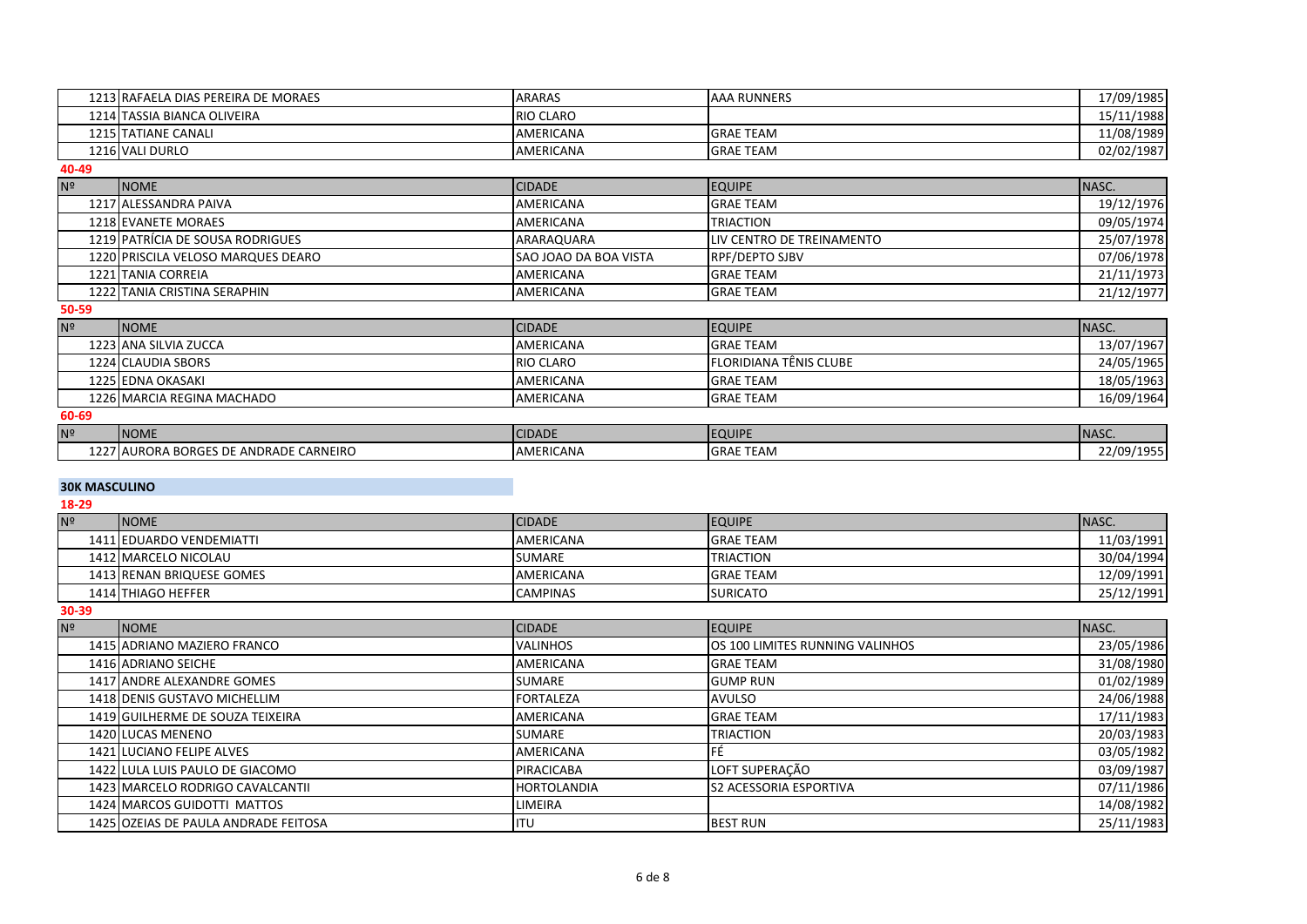|                     | 1426 RENATO DIAS PALOMBO               | ARARAQUARA           | LIV CENTRO DE TREINAMENTO               | 28/05/1986 |
|---------------------|----------------------------------------|----------------------|-----------------------------------------|------------|
| 40-49               |                                        |                      |                                         |            |
| Nº                  | <b>NOME</b>                            | <b>CIDADE</b>        | <b>EQUIPE</b>                           | NASC.      |
|                     | 1427 ALESSANDRO GERALDINO              | <b>AMERICANA</b>     | <b>GRAE TEAM</b>                        | 21/04/1974 |
|                     | 1428 ALEXSANDRO BIMONTI GARCIA         | <b>INDAIATUBA</b>    | <b>FLÁVIO</b>                           | 08/08/1974 |
|                     | 1429 CARLOS CESAR COELHO               | <b>SAO PAULO</b>     | <b>CAVEIRA MARATHON TEAM</b>            | 28/01/1972 |
|                     | 1430 CARLOS EDUARDO B DE OLIVEIRA      | <b>EMBU</b>          | CARLOS SPORTS LOFT ACADEMIA E EQUIPE SU | 08/12/1979 |
|                     | 1431 FABIO PAES FORGERINI              | <b>SUMARE</b>        | <b>TRIACTION</b>                        | 27/06/1978 |
|                     | 1432 FABIO SEVERO                      | <b>AMERICANA</b>     | <b>GRAE TEAM</b>                        | 09/03/1978 |
|                     | 1433 LUIS FERNANDO DE OLIVEIRA         | <b>AMERICANA</b>     | <b>TRIACTION 4</b>                      | 13/09/1977 |
|                     | 1434 MARCIO VIEIRA                     | SANTA BARBARA DOESTE | <b>MAIS FIT</b>                         | 10/12/1976 |
|                     | 1435 MIGUEL CARRASCOZA                 | ARARAQUARA           | LIV CENTRO DE TREINAMENTO               | 20/03/1974 |
|                     | 1436 RENATO RAIMUNDO DA SILVA          | AMERICANA            | <b>GRAE TEAM</b>                        | 18/05/1974 |
|                     | 1437 RICARDO HENRIQUE TEIXEIRA ANVERSA | PIRASSUNUNGA         | <b>TOP TRAINING</b>                     | 08/04/1979 |
|                     | 1438 WARLEI CANTARERO                  | <b>SAO PAULO</b>     | <b>SUPPORT RUN ATIBAIA</b>              | 30/05/1970 |
| 50-59               |                                        |                      |                                         |            |
| Nº                  | <b>NOME</b>                            | <b>CIDADE</b>        | <b>EQUIPE</b>                           | NASC.      |
|                     | 1439 PAULO FERNANDO DA SILVA           | AMERICANA            | <b>GRAE TEAM</b>                        | 31/03/1966 |
|                     | 1440 WALTER FERREIRA                   | AMERICANA            | CANIL W21/ GAMA                         | 21/07/1969 |
| 60-69               |                                        |                      |                                         |            |
| N <sup>2</sup>      | <b>NOME</b>                            | <b>CIDADE</b>        | <b>EQUIPE</b>                           | NASC.      |
|                     | 1441 JONAS JOSE QUINTINO               | PIRACICABA           | A.C.P. PIRACICABA                       | 13/11/1958 |
|                     | 1442 LAERCIO DE OLIVEIRA               | VALINHOS             | OS 100 LIMITES RUNNING VALINHOS         | 26/04/1957 |
| $70+$               |                                        |                      |                                         |            |
| N <sup>2</sup>      | <b>NOME</b>                            | <b>CIDADE</b>        | <b>EQUIPE</b>                           | NASC.      |
|                     | 1443 OSVALDO ELIAS DA SILVA            | AMERICANA            | <b>JZ RUNNERS</b>                       | 14/09/1947 |
|                     |                                        |                      |                                         |            |
| <b>30K FEMININO</b> |                                        |                      |                                         |            |
| 18-29               |                                        |                      |                                         |            |
| N <sup>2</sup>      | <b>NOME</b>                            | <b>CIDADE</b>        | <b>EQUIPE</b>                           | NASC.      |
|                     | 1401 CAROLINI GOMES DE LIMA            | AMERICANA            | <b>GRAE TEAM</b>                        | 02/04/1994 |
| 30-39               |                                        |                      |                                         |            |
| Nº                  | <b>NOME</b>                            | <b>CIDADE</b>        | <b>EQUIPE</b>                           | NASC.      |
|                     | 1402 AMANDA MARDEGAM                   | <b>SUMARE</b>        | <b>TRIACTION</b>                        | 26/05/1989 |

|       | 1407 ANNA BERNARDES               | <b>AMERICANA</b> | <b>GRAE TEAM</b>               | 08/05/1972 |
|-------|-----------------------------------|------------------|--------------------------------|------------|
| Nº    | <b>INOME</b>                      | <b>CIDADE</b>    | <b>EQUIPE</b>                  | INASC.     |
| 40-49 |                                   |                  |                                |            |
|       | 1406 SABRINA SCHMIDT              | <b>CAMPINAS</b>  | <b>FORTES TREINNING</b>        | 25/12/1984 |
|       | 1405 GABRIELLE MARA DO NASCIMENTO | <b>PAULINIA</b>  | <b>TRIACTION</b>               | 06/02/1986 |
|       | 1404 BRUNA RICCI TAKATA           | <b>AMERICANA</b> | <b>S2 ASSESSORIA ESPORTIVA</b> | 16/04/1984 |
|       | 1403 AMANDA MARDEGAN              | <b>SUMARE</b>    | <b>TRIACTION</b>               | 26/05/1989 |

1408 APARECIDA DE FATIMA NARCISO SABIA SAO JOAO DA BOA VISTA RPF/DEPTO SJBV 18/01/1970